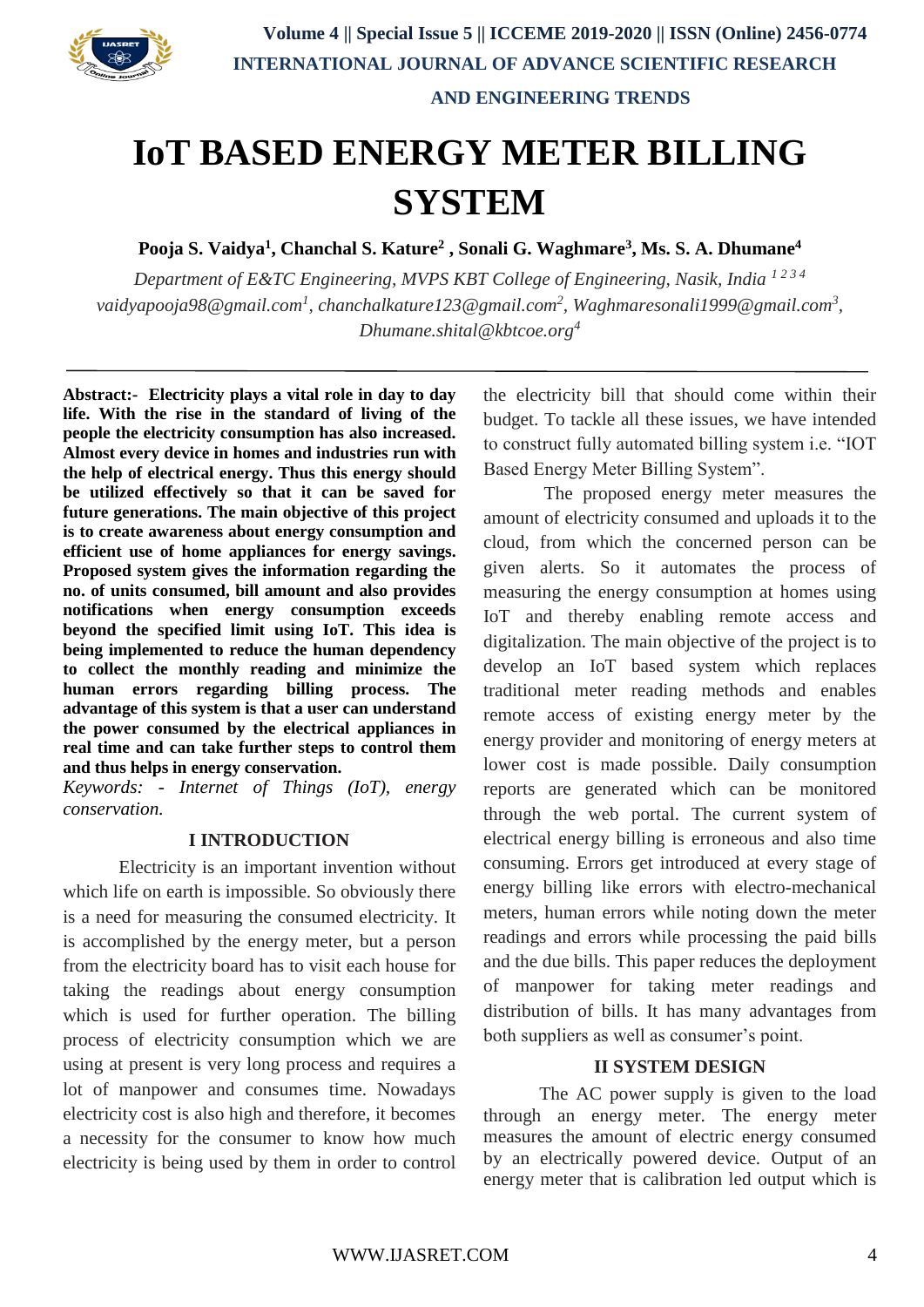

not in a digital form. Hence this output is given to the optocoupler which converts output of led which is in millivolts into digital pulses which can be accepted by raspberry pi for further operation. Raspberry pi is the central unit of this project. Raspberry pi programming is done in such a way that it generates bill for a certain time. Here, we are considering 2 min=1 month.



# *Figure 1 : Block diagram of the system*

According to the number of units consumed, costing for respective units consumed is calculated along with due date of bill payment. This bill is sent to the THINGSPEAK cloud which updates data to the server and also sends mail to the user. Also we are using LCD (Liquid Crystal Display) to display the same information. After due date of bill payment if bill is not paid then user is informed through gmail portal and also the supply connection of that particular user could be disconnected by using simple relay through Adafruit dashboard.

#### **III WORKING**

 A general purpose energy meter is used to measure the the number of electricity units. An optocoupler is used to convert the output signal getting from energy meter in digital form which is used for further operation. Optocoupler gives a high pulse for every unit of consumed electricity. This pulse is further given as input to the raspberry pi. Raspberry pi is connected to the internet through WiFi. Once the internet connection is set then system login to the raspberry pi to start developing IoT platform. Python programming language is used.

 Raspberry pi sends information regarding energy consumed in terms of no.of units along with its cost, billing details, etc. through the internet connected to the server (which is under control of energy provider) for monitoring energy used by individual user. Also system displays same information on LCD device. Cloud storage and web hosting is used for storing real-time energy data and allows other programs to access and monitor the data. Here, we are using ThingSpeak website to monitor the data. In this website, we have created 2 fields, one of which shows the units consumed and other one shows the status of relay which is used to connect or disconnect the load. An Email alert is send to the user for every specified time. If the bill is not paid, relay can be switch ON to disconnect the supply connection for the user. This can be done using a GUI button from Adafruit site or dashboard which would update status on second field of Thingspeak website.



 *Figure 2 : Flowchart of the system.*